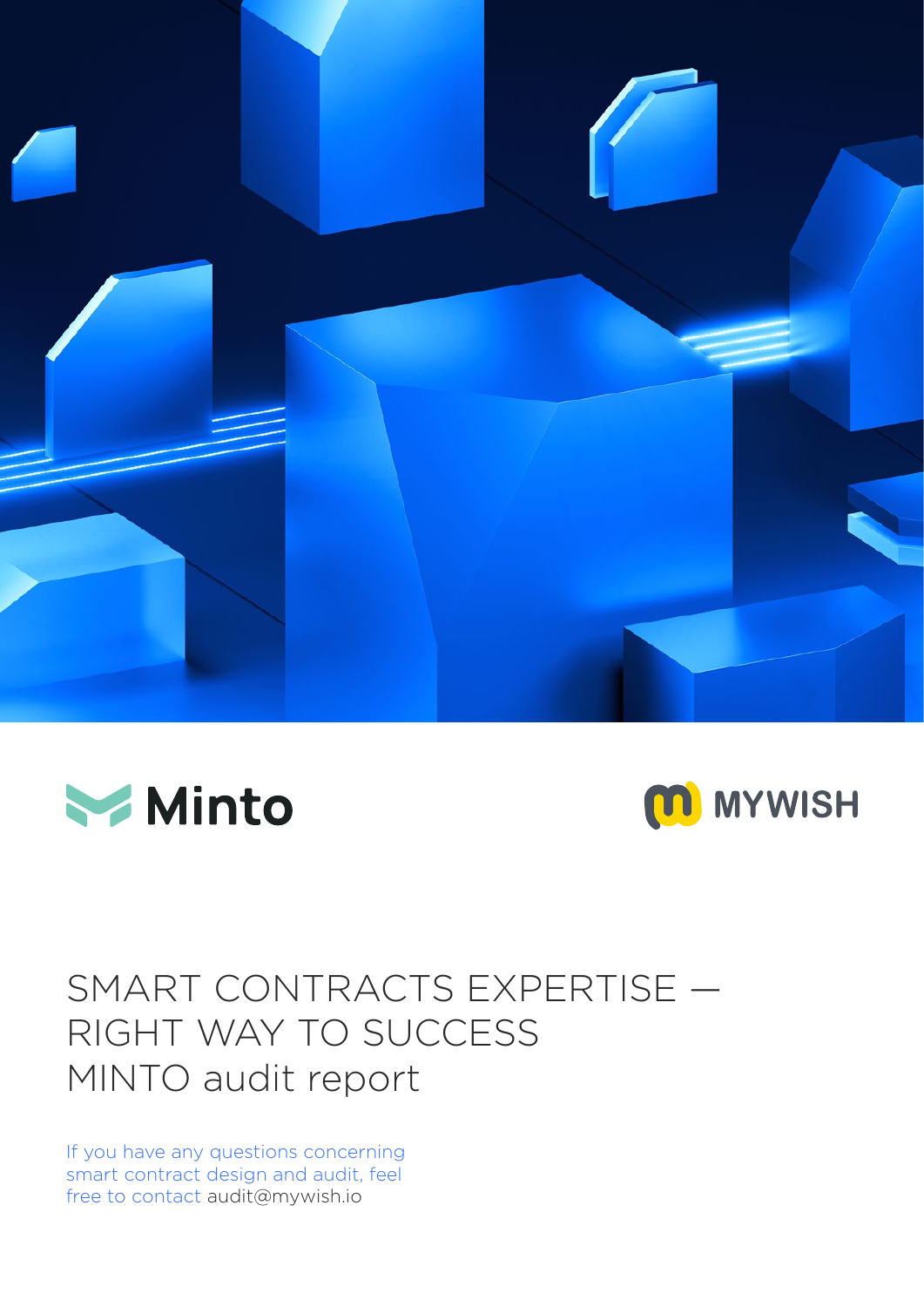## Сontent

| 1. Overview                                                                      | 3 |
|----------------------------------------------------------------------------------|---|
| 1.1 Terms of Reference for the creation of a                                     | 3 |
| smart contract<br>1.1.1 Contract details                                         | 3 |
|                                                                                  |   |
| 2. Introduction                                                                  | 4 |
| 2.1 Authenticity                                                                 | 4 |
| 2.2 Scope                                                                        | 4 |
| 2.3 Methodology                                                                  | 4 |
| 2.4 Description of the complex of procedures<br>for reviewing the smart contract | 5 |
| 2.5 Risk Assessment                                                              | 5 |
| 2.6 Disclaimer                                                                   | 6 |
|                                                                                  |   |
| 3. Findings                                                                      | 6 |
| 3.1 Critical Severity                                                            | 6 |
| 3.2 High Severity                                                                | 6 |
| 3.3 Medium Severity                                                              | 6 |
| 3.4 Low Severity                                                                 | 7 |
| 4. Documents and Resources                                                       |   |
|                                                                                  | 9 |
| 4.1 References                                                                   | 9 |
| 5. Conclusion                                                                    | 9 |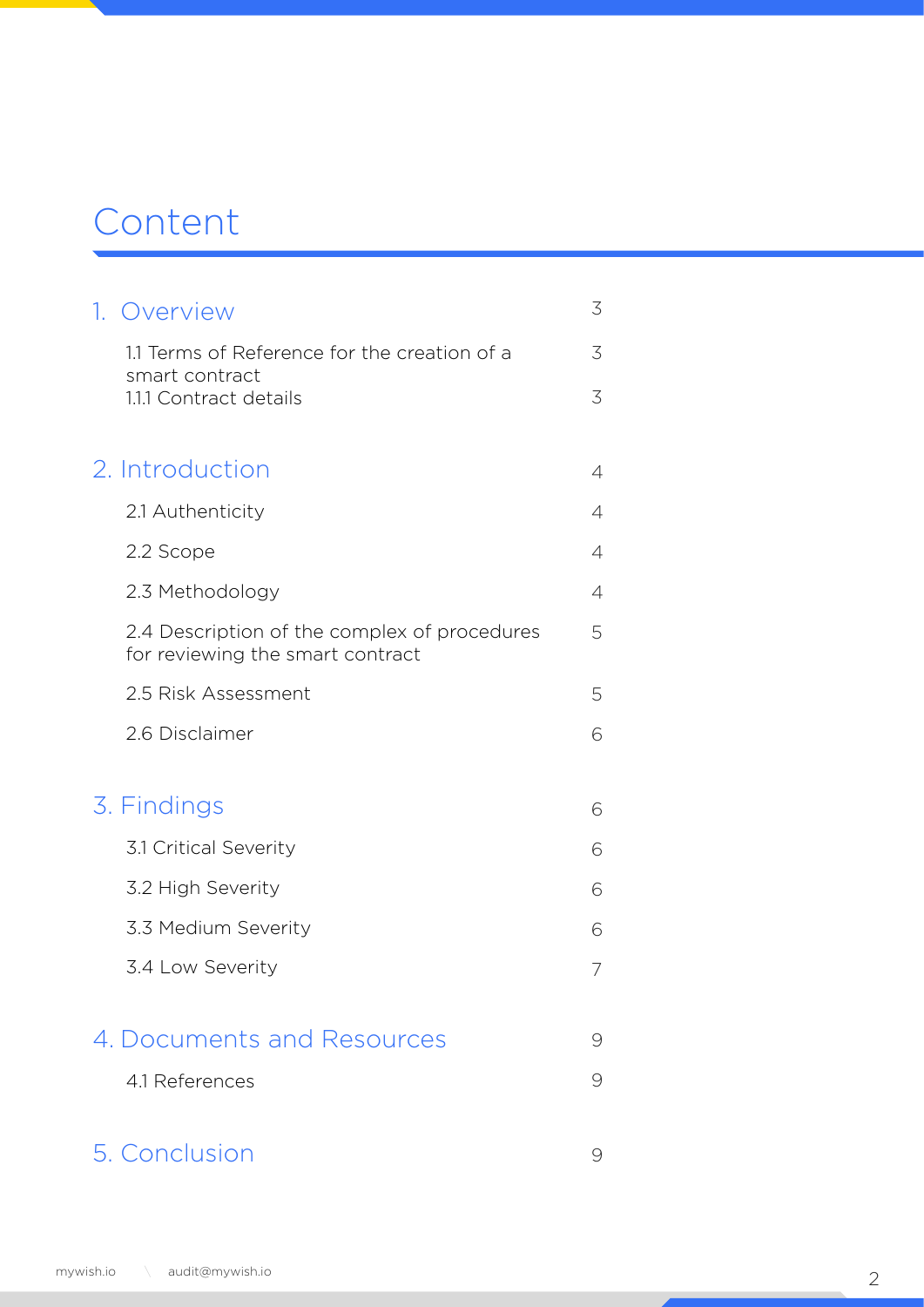# 1. Overview

MINTO team asked us to perform a review of their contract. We performed a review of their code from and published this document as a write-up of our findings.

#### 1.1 Terms of Reference for the creation of a smart contract

#### 111 Contract details:

- Minto staking contract with reinvestment.
- Users who own BTCMT token can make deposits to the contract and receive rewards also in BTCMT token. The reward is paid by certain addresses (back) daily (no more than once a day) and distributed by contract between users in accordance with their shares from the total pool of deposits.
- For each user, the HBTC reward is immediately reinvested, i.e. added to his already existing stake
- Also, the contract has a disabled / enabled bonus system, which works as follows:
- let variable bonusStatus == (true,  $[10,15,20,30,40]$ ,  $[10, 20, 30, 50]$ );
- This means that the bonus system is active (true) and as soon as the user holds his stake for 10 days or more (bonusStatus.day[0] == 10), he will start receiving bonuses (first 1%, then 2, etc.; PS: DENOMINTOR == 1000 )
- To receive a bonus means, when distributing a reward, to receive an additional percentage of the due reward. So, if a user has staked for 10 days and on the 10th day he is entitled to a reward of n BTCMT, he will receive n + n/100.

| rewardTokenDonation | allows an authorized address from the backend to make rewards,<br>which are converted from HBTC into BTCMT through the ex-<br>change and then written into the contract as a reward. |
|---------------------|--------------------------------------------------------------------------------------------------------------------------------------------------------------------------------------|
| stake               | allows the users to stake tokens on the staking contract or in-<br>crease an existing stake.                                                                                         |
| unstake             | allows users to withdraw all or partly of their stake from the con-<br>tract in BTCMT tokens.                                                                                        |
| recalculate         | allows you to recalculate or reinvest the user's reward in the con-<br>tract.                                                                                                        |

#### 1.1.2 Contract functions: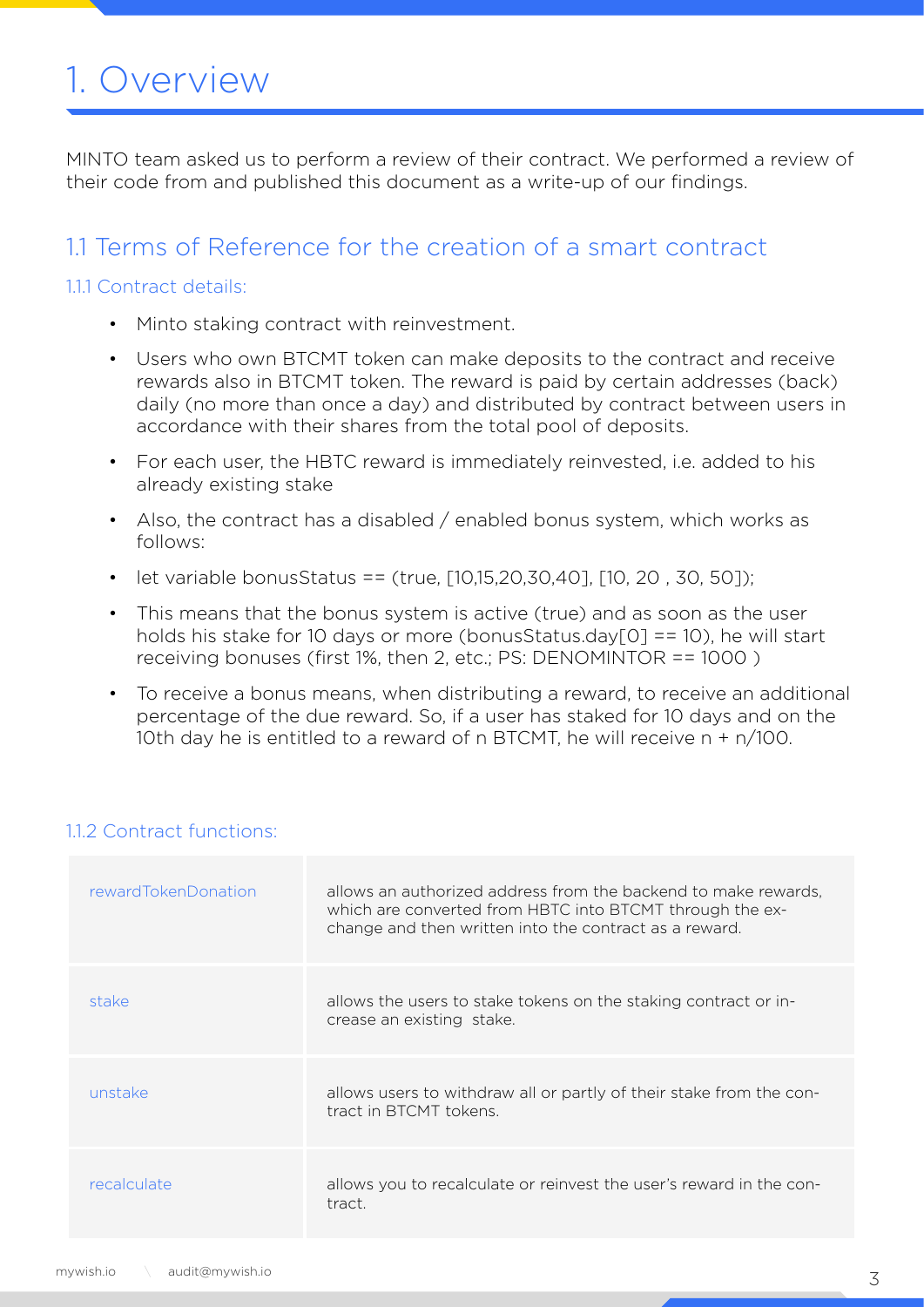| setBonusVars        | allows the owner of the contract to change the status and param-<br>eters of the bonus program.                                                                                |
|---------------------|--------------------------------------------------------------------------------------------------------------------------------------------------------------------------------|
| addBonusTokens      | allows the owner of the contract to deposit bonus tokens to the<br>balance of the contract.                                                                                    |
| withdrawBonusTokens | allows the contract owner to withdraw bonus tokens from the<br>contract.                                                                                                       |
| updateHistory       | allows anyone to update the history of bonuses in a contract.                                                                                                                  |
| setSlippage         | allows the owner of the contract to change the slippagePercent<br>from 10 to 1000 points.                                                                                      |
| addOrRemoveBack     | allows the owner of the contract to change the status of the au-<br>thorized address from the backend (add or remove it from the list<br>of addresses that can make a reward). |

# 2. Introduction

### 2.1. Authenticity

The contracts audited are a subset of the contracts compiled and deployed in Heco blockchain.

### 2.2. Scope

The audit reviewed contract source code from hecoinfo.com Contracts were reviewed in the context of the flattened file, which included solidity files. The review performed did not assess any scripts, tests, or other non-Solidity files.

### 2.3. Methodology

This audit was performed as a comprehensive review of the codebase and takes into consideration both the Solidity code, as well as the target platform: Heco network. The Solidity was reviewed not just for common vulnerabilities and antipatterns, but also for its parity with the intent of the deployer, for its efficiency, and for the practices used during development.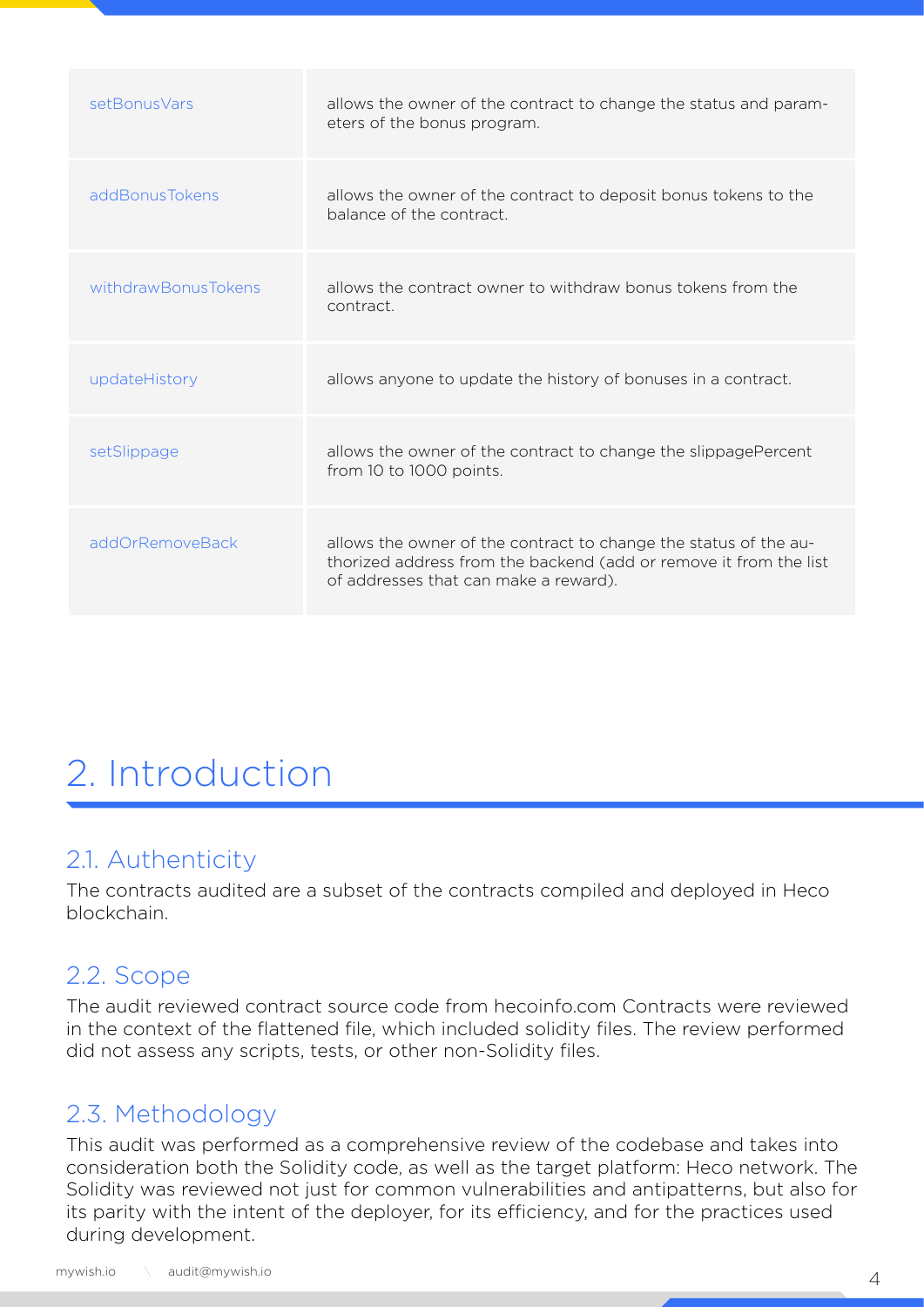### 2.4. Description of the complex of procedures for reviewing the smart contract

#### 2.4.1 Primary architecture review

- Checking the architecture of the contract.
- The correctness of the code.
- Check for linearity, shortness, and self-documentation.
- Static verification and code analysis for validity and the presence of syntactic errors.

#### 2.4.2 Comparison of requirements and implementation

- Checking the code of the smart contract for compliance with the requirements of the customer code logic, writing algorithms, matching the initial constant values.
- Identification of potential vulnerabilities

#### 2.5. Risk Assessment

Findings were categorized using a risk rating model based on the OWASP method. Each vulnerability takes into consideration the impact and likelihood of exploitation, as well as the relative ease with which the vulnerability is resolved; findings that permeate throughout the codebase will require much more review and work to solve and are rated higher as a result.

To standardize the evaluation, we define the following terminology based on OWASP Risk Rating Methodology:

• Likelihood represents how likely a particular vulnerability is to be uncovered and exploited in the wild;

- Impact measures the technical loss and business damage of a successful attack;
- Severity demonstrates the overall criticality of the risk;

Likelihood and impact are categorized into three ratings: H, M and L, i.e., high, medium and low respectively. Severity is determined by likelihood and impact and can be classified into four categories accordingly, i.e., Critical, High, Medium, Low shown in following Table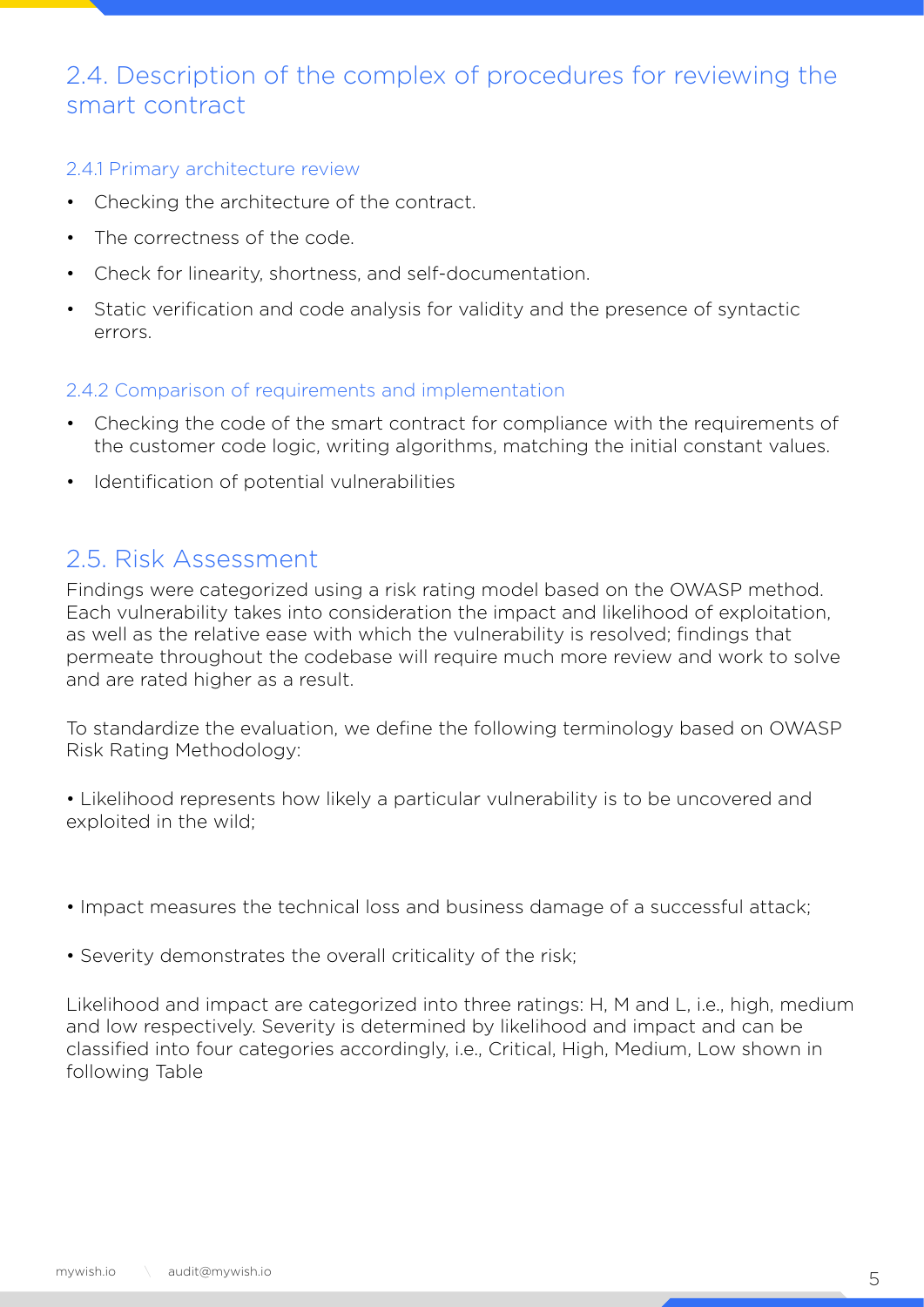Table: Vulnerability Severity Classification



#### 2.6. Disclaimer

This document reflects the understanding of security flaws and vulnerabilities as they are known to MyWish, and as they relate to the reviewed project. This document makes no statements on the viability of the project or the safety of its code. This audit does not represent investment advice and should not be interpreted as such.

#### **Likelihood**

# 3. Findings

#### 3.1. Critical Severity

No critical-severity vulnerabilities were found.

### 3.2. High Severity

No high-severity vulnerabilities were found.

### 3.3. Medium Severity

3.3.1. No medium-severity vulnerabilities were found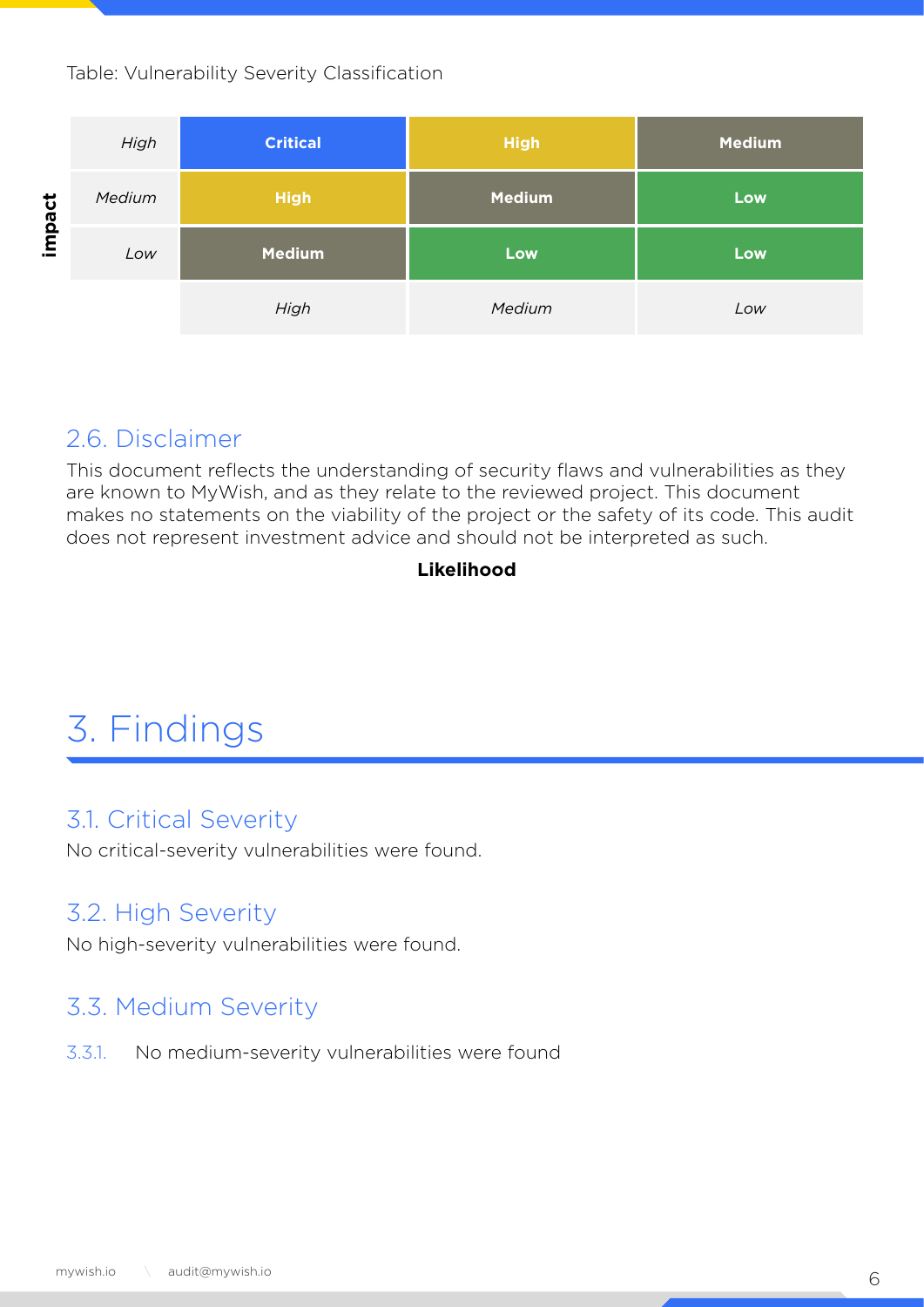### 3.4. Low Severity

Function: rewardTokenDonation() 3.4.1

Lines: - 121

Issue description: Approve to the router happens every day

Recommendations: Check if there is enough allowance and increase if necessary or create external function that would approve tokens to the router.

Function: stake() 3.4.2

Lines: - 163-165, 203-211, 217

Issue description: Using self realization of set.

Recommendations: Consider using OpenZeppelin EnumrableSet for address type.

https://github.com/OpenZeppelin/openzeppelin-contracts/blob/master/ contracts/utils/structs/EnumerableSet.sol#L214

With this you can use convenient and save .length() .add() .remove() methods

3.4.3 Function: updateHistory()

Lines: - 327

Issue description: Lack of event.

Recommendations: Please consider adding an event after changing global bonusStatus.

3.4.4 Function: setBonusVars()

Lines: - 250

Issue description: Lack of event.

Recommendations: Please consider adding an event after changing global bonusStatus.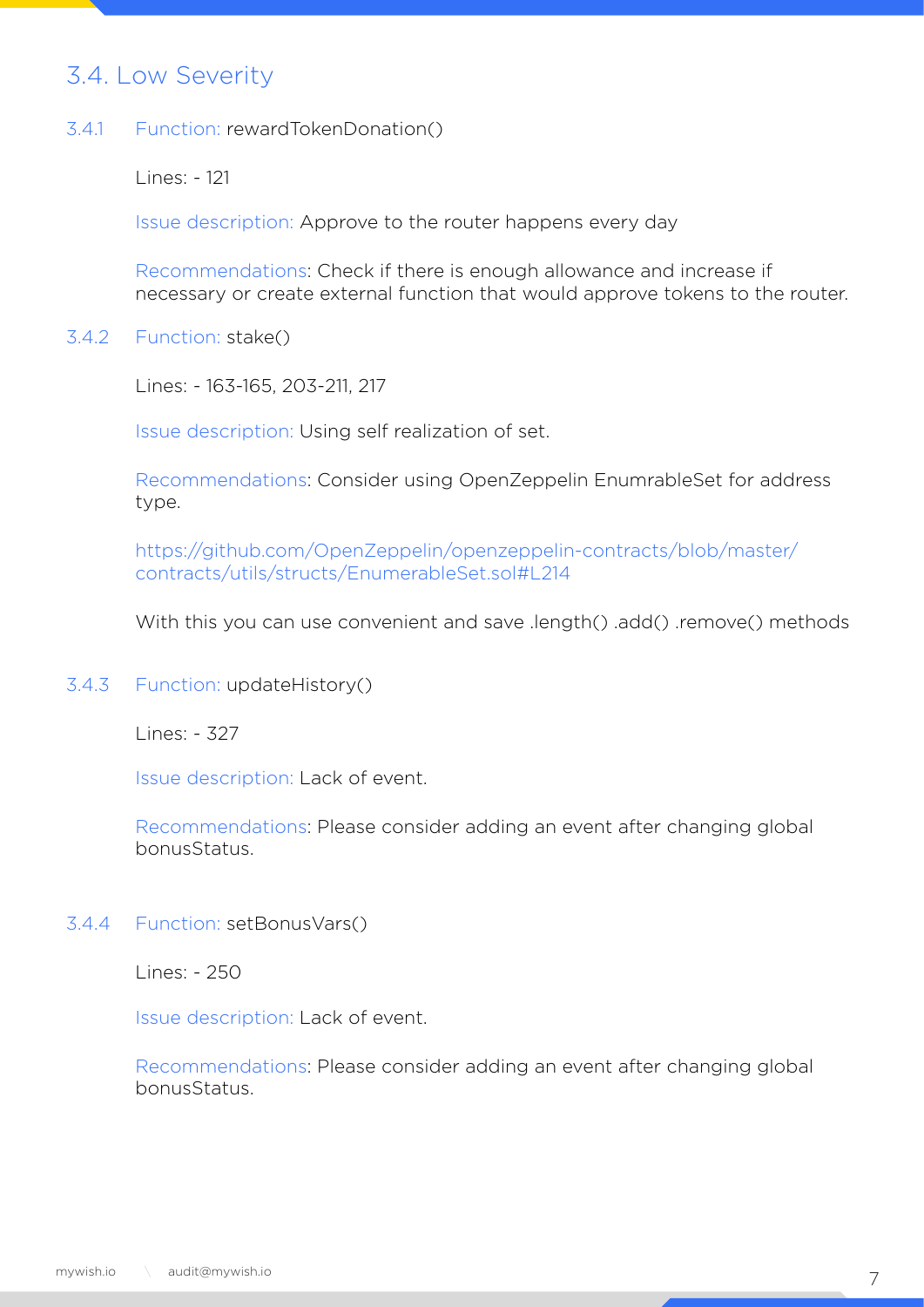#### Function: updateHistory() 3.4.5

Lines: - 321

Issue description: Lack of event.

Recommendations: Please consider adding an event after the for loop with indication of updated time period and new values.

Function: addOrRemoveBack() 3.4.6

Lines: - 314

Issue description: Lack of event.

Recommendations: Please consider adding an event about addition or removal of can-deposit status.

Function: setSlippage() 3.4.7

Lines: - 305

Issue description: Lack of event.

Recommendations: Please consider adding an event containing new slippage value